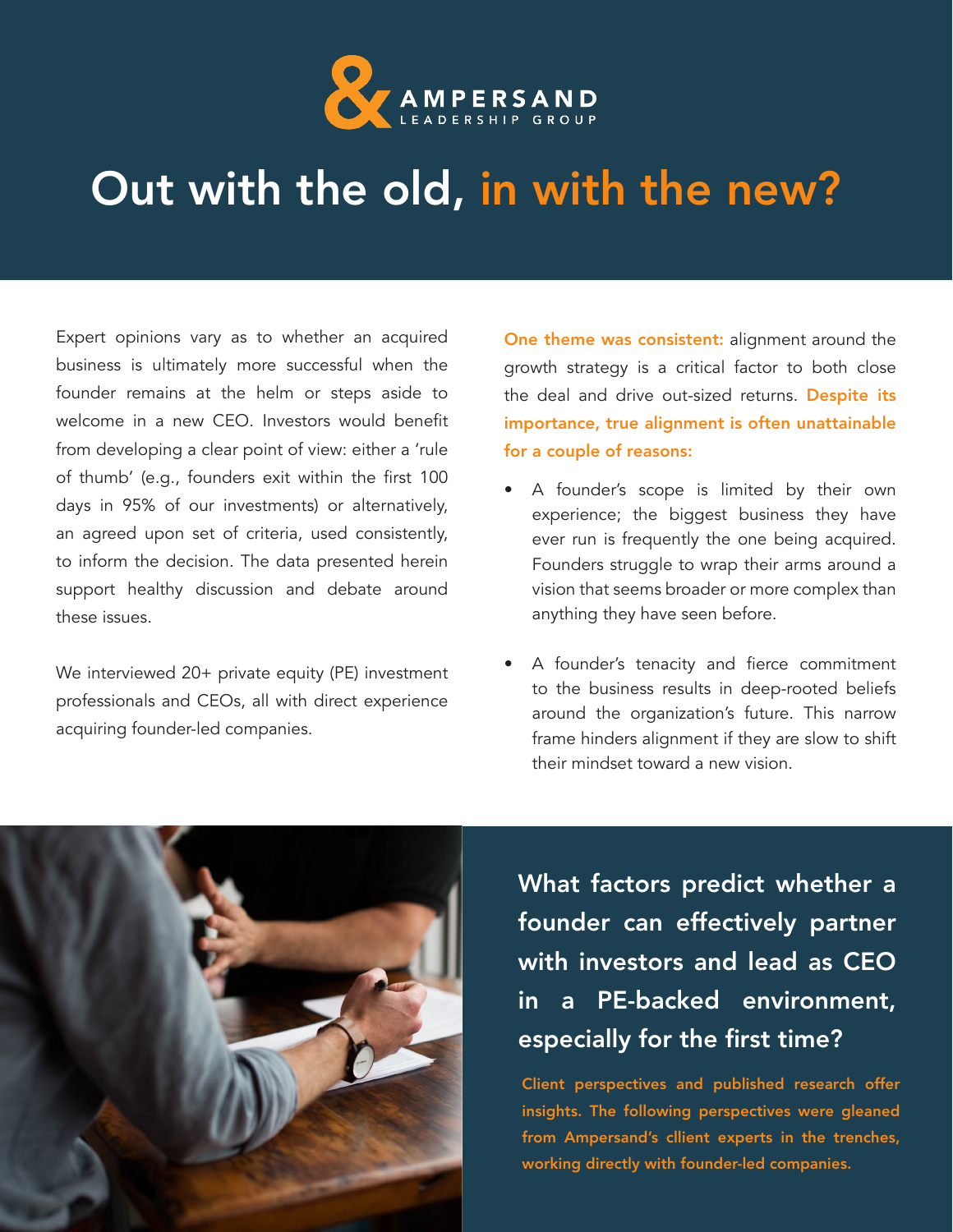# Founder-CEOs are more likely to be successful post-acquisition if they...

#### WILLINGLY SURROUND THEMSELVES WITH TOP TALENT.

Not threatened by A-players, these founder-CEOs put forth visible effort to develop, stretch, and mentor their executive team members. They give credit where credit is due and readily incorporate input from others. Aware of their own skill gaps, they surround themselves with leaders and advisors who excel in those areas. In addition, they are not blinded by loyalty or lulled into complacency; they proactively upgrade their teams when needed.

#### KNOW THYSELVES.

Gaps in training, experience, and education are common among founders, as they often embarked on their entrepreneurial journey single-mindedly and at a young age. These gaps are disconcerting when founders "don't know what they don't know." Blind spots, especially in areas critical to the value-creation strategy, suggest trouble ahead. In contrast, selfaware founder-CEOs are: candid about strengths and weaknesses, open to feedback, coachable, and nimble amidst changing priorities.

#### CONTINUALLY STRIVE TO LEARN.

PE partnership brings many new sources of knowledge in the form of investing/operating partners, a network of portfolio companies, and best practices from other businesses and industries. "Learning CEOs" express genuine excitement and thrive on expanding their fund of knowledge. Evidence of learning is observed in the books they read, seminars and conferences they attend, roundtables and town hall meetings they organize, and questions they ask. Those who see PE investment as an intellectual growth opportunity, not just a financial one, have a much better chance of succeeding as CEO postacquisition.

#### EARNESTLY EMBRACE CHANGE.

Founders of successful companies are often defined by a resolute determination to execute, a strength that can easily teeter toward intractability. Effective founder-CEOs reject the belief that "what got us here will get us there," and take pride in their ability to pivot or course correct. They eagerly pursue solutions that will make their businesses "best in class" and profitable, regardless of where ideas originate from.

### Published research suggests that founders often bring innovation to the forefont.

Compared to companies led by non-founder-CEOs, S&P 500 companies with founder-CEOs are more innovative, generate 31% more patents, and create patents that are more valuable<sup>1</sup>.

| 2.                             | HI-HC<br>Dosign | $\overline{\mathbb{P}^n}$<br>$H1-$ Here |
|--------------------------------|-----------------|-----------------------------------------|
| $\ddot{\circ}$                 | Day<br>Ń.       | $\sqrt{2}$                              |
| $\mathbf{\hat{c}}$<br>$\theta$ | Video           | Men                                     |
|                                |                 |                                         |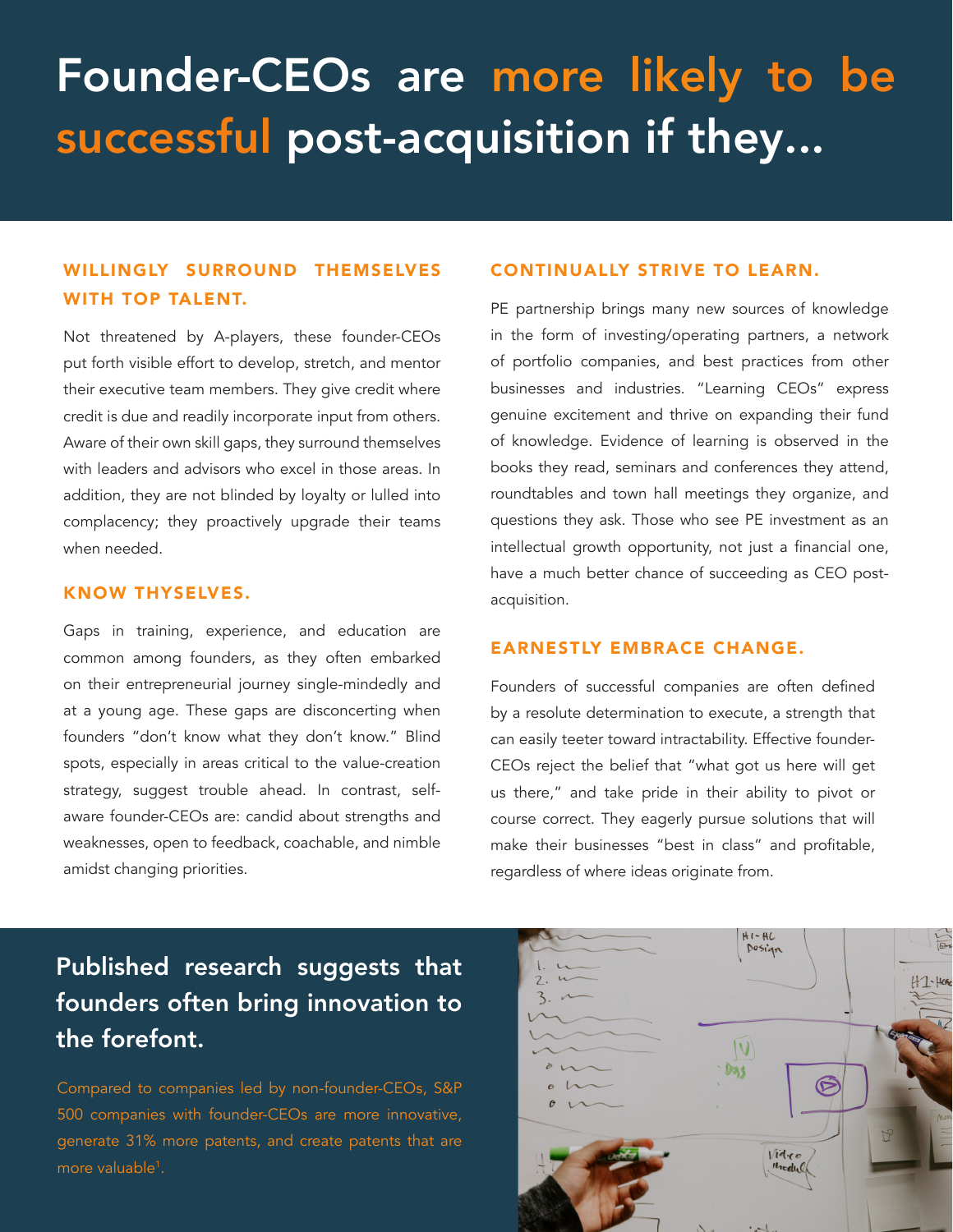# Founder-CEOs are less likely to be successful post-acquisition if they...

#### MICROMANAGE RELENTLESSLY.

Though technically no longer a start-up, the "all hands on deck" approach necessary during the start-up years is difficult to unlearn. Many founders immerse themselves in the details, meddle in the decision-making of their direct reports, and hold tight to customer relationships. Enamored with the trees, they fail to focus on the forest and lead strategically. Their need to touch every decision creates bottlenecks, and these habits threaten retention of the organization's best talent and bring the speed of execution to a halt.

#### FAIL TO SCALE.

To execute at the magnitude and speed required to achieve the investment thesis, organizational capabilities and talent must scale quickly – starting with the founder. Assessing the founder's runway in terms of strategic leadership, business acumen, talent management, and industry knowledge is imperative to making this critical judgment. Founders' skill gaps can be augmented with a strong executive team (e.g., a stellar COO), but investors are wise to be honest with themselves about how much they can prop up a CEO who lacks the runway necessary for the journey ahead.

HINDER INVESTORS' ABILITY TO "CHANGE THE DNA" – because the founder and the organization's DNA are often one in the same. Market conditions, economic trends, and industry innovations may necessitate a distinct change in direction for the company to survive and thrive. More than just investing in new capabilities, upgrading talent, or pursuing more efficient systems, there are times when the changes ahead truly reshape the company's identity. Retaining the founder, who created that company's identity and breathed it into every corner of the organization, can pose an insurmountable challenge.

### WILL NOT MAKE THE CUT FOR THE NEXT BUYER.

Even with robust diligence, investors occasionally remain on-the-fence about what to do with a founder-CEO. Thinking toward exit and whether the next investor is likely to keep the CEO in place can be a helpful "gut check." If a future investor is unlikely to keep the founder-CEO in place, then succession/transition planning becomes a high priority to protect the future value of the investment.



### Published research suggests that founders can get stuck in the mud.

Despite early success, they are less able to continue firm expansion mid-tenure<sup>2</sup>. The more time a founder spends in the CEO role and in the industry, the more committed they become to the status quo<sup>3</sup>, partially explaining stalled growth. Entrenched founders who resist change also constrain new, externally-hired CEOs when they are allowed to remain on the Board<sup>4</sup>.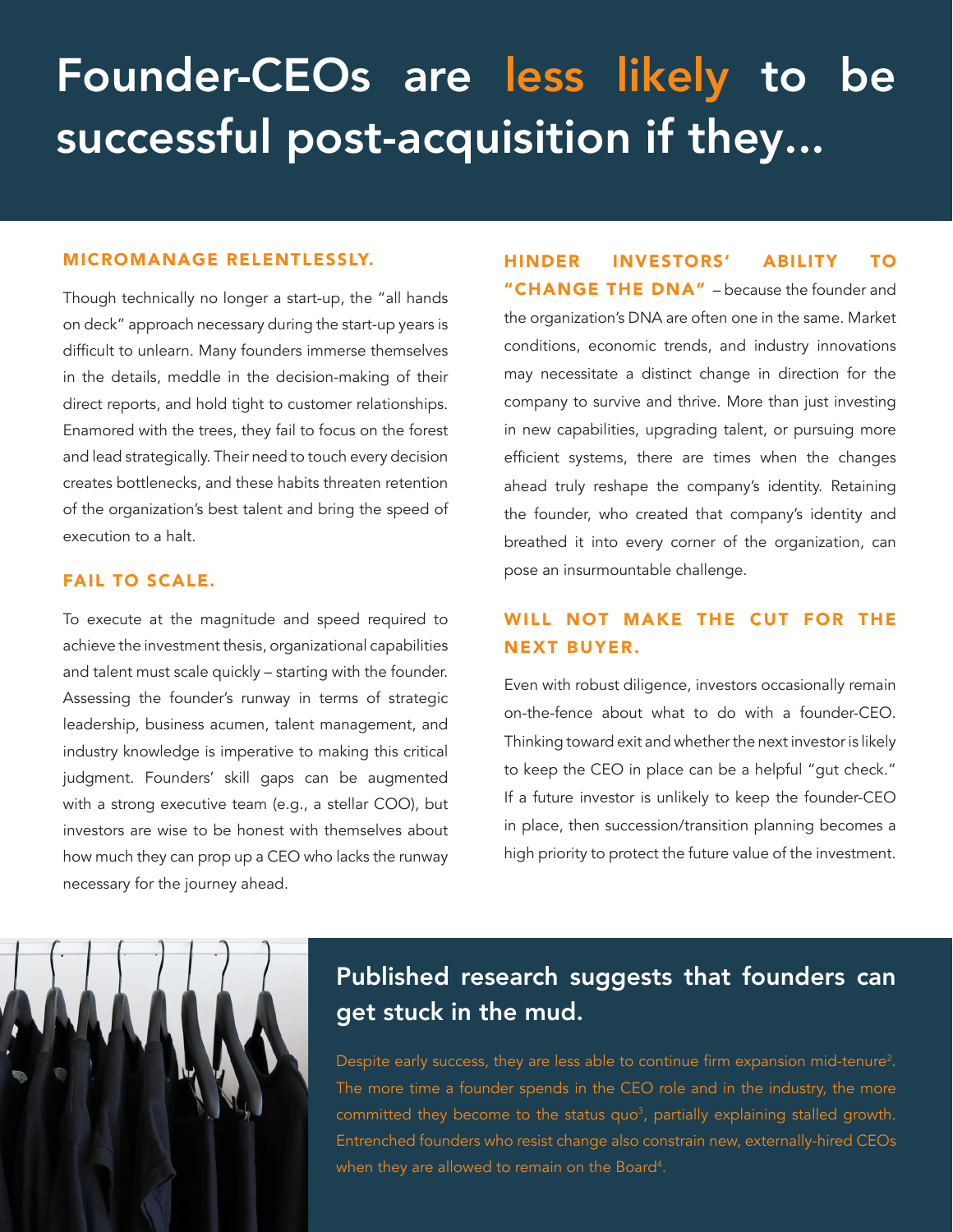## Case in Point: Embracing the Role of Change Agent

Determined, practical, and resilient, this founder-CEO had been affiliated with the industry for 30 years. Ahead of her time and fiercely committed to efficiency, she pushed for the first fax machine and computer in the office. Fast forward 20 years to her implementation of a recommendation from a part-time analyst which not only solved a complex logistics problem, but had the added benefit of widening her company's geographic reach for recruiting quality workers. Clearly, her love of innovation was reflected in a broader commitment to embrace transformative ideas and challenge the business to adapt to changing market conditions. Candid about her experiential gaps but always eager to learn, she joked that a future autobiography would be titled, "Observations From an Airport Business Book Junkie." This founder successfully completed a massive turnaround of the business; and fifteen out of seventeen markets met or exceeded top-line goals within twelve months.

## Case in Point: Failing to Change a Zebra's Stripes

Starting his business with his brother at age twenty with a truck and two pieces of equipment, this founder-CEO was the poster child for the "American success story." But wealth and reputational clout, combined with resolute ambition, led to entitlement, explosive exchanges with senior leaders, and a stubborn conviction that he knew best. His larger-thanlife personality stymied the few talented leaders surrounding him, and his blind loyalty meant key executive positions were filled by unskilled confidants who had shown undying allegiance to him. While he initially told investors he was 'ready for the next chapter' and would step away from day-to-day management, deeper diligence revealed a firm belief that the business would not survive without him. Post close, this founder insisted on remaining hands-on "for the health of the business," stalling growth initiatives and delaying transition plans, which cost investors time and money.

- Key Takeaways: Develop a clear point of view around founder transitions. This may include a "rule of thumb" or an agreed-upon set of criteria used consistently to inform decision-making.
	- Assess the founder's runway in the context of the growth strategy. Create a scorecard with specific accountabilities the founder must execute to achieve the investment thesis.
	- Ensure alignment among the deal team and the Board. If a transition is in order, backchanneling and dissenting voices will only hinder progress and muddy the waters.
	- Make the transition sooner rather than later. Most interviewees agreed that the fear of change is often worse than the reality.

© 2020 All Rights Reserved Ampersand Leadership Group | 3017 Bolling Way NE, Atlanta, GA 30305 P: (770) 788-6450 | W: ampleader.com | E: info@ampleader.com